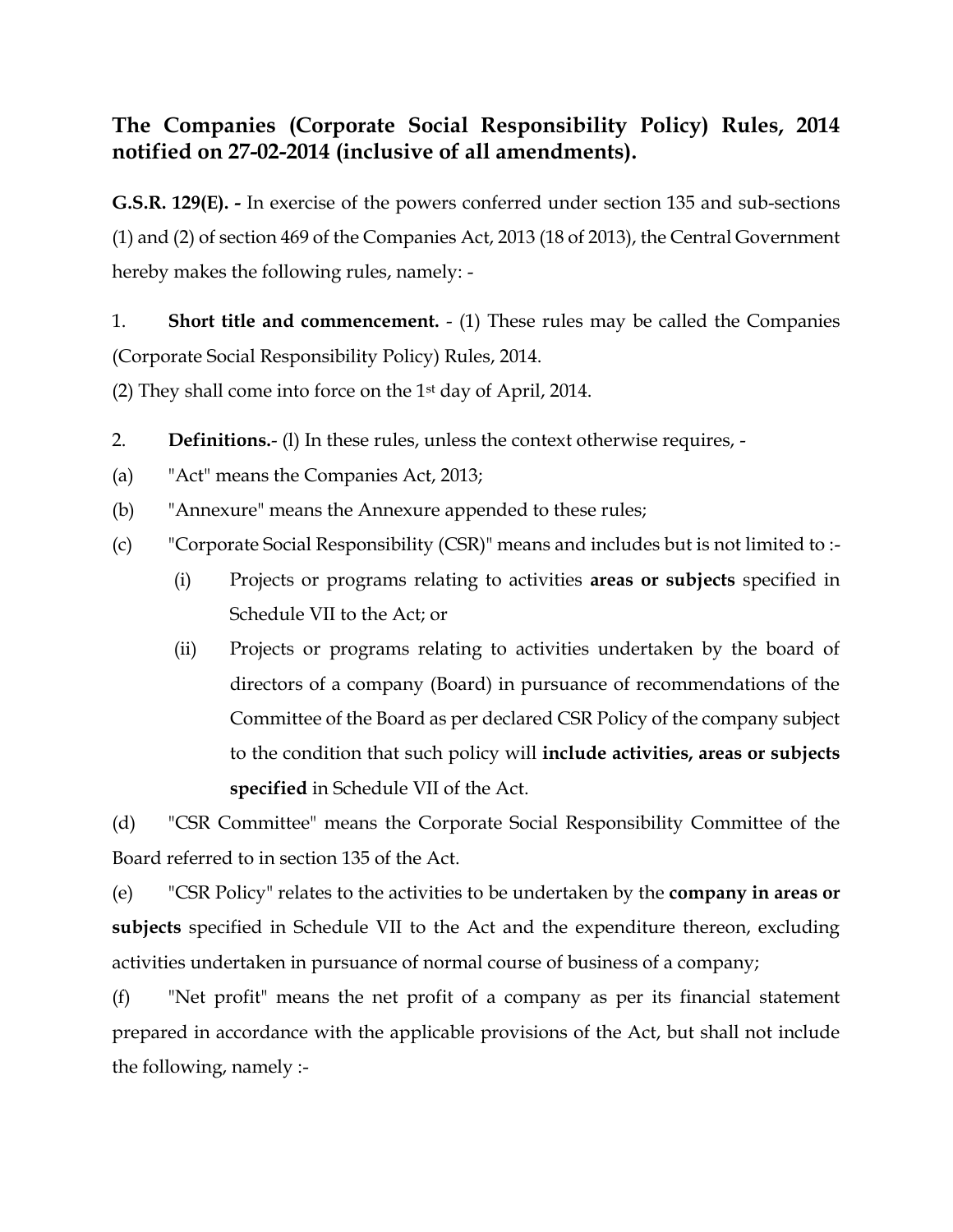- (i) any profit arising from any overseas branch or branches of the company, whether operated as a separate company or otherwise; and
- (ii) any dividend received from other companies in India, which are covered under and complying with the provisions of section 135 of the Act:

Provided that net profit in respect of a financial year for which the relevant financial statements were prepared in accordance with the provisions of the Companies Act, 1956, (1 of 1956) shall not be required to be re-calculated in accordance with the provisions of the Act:

Provided further that in case of a foreign company covered under these rules, net profit means the net profit of such company as per profit and loss account prepared in terms of clause (a) of sub-section

(l) of section 381 read with section 198 of the Act.

(2) Words and expressions used and not defined in these rules but defined in the Act shall have the same meanings respectively assigned to them in the Act.

#### **3. Corporate Social Responsibility.**

(1) Every company including its holding or subsidiary, and a foreign company defined under clause (42) *of section 2 of the Act* having its branch office or project office in India which fulfills the criteria specified in sub-section (l) of section 135 of the Act shall comply with the provisions of section 135 of the Act and these rules:

Provided that net worth, turnover or net profit of a foreign company of the Act shall be computed in accordance with balance sheet and profit and loss account of such company prepared in accordance with the provisions of clause (a) of sub-section (1) of section 381 and section 198 of the Act.

(2) Every company which ceases to be a company covered under sub-section (1) of section 135 of the Act for three consecutive financial years shall not be required to -

(a) constitute a CSR Committee; and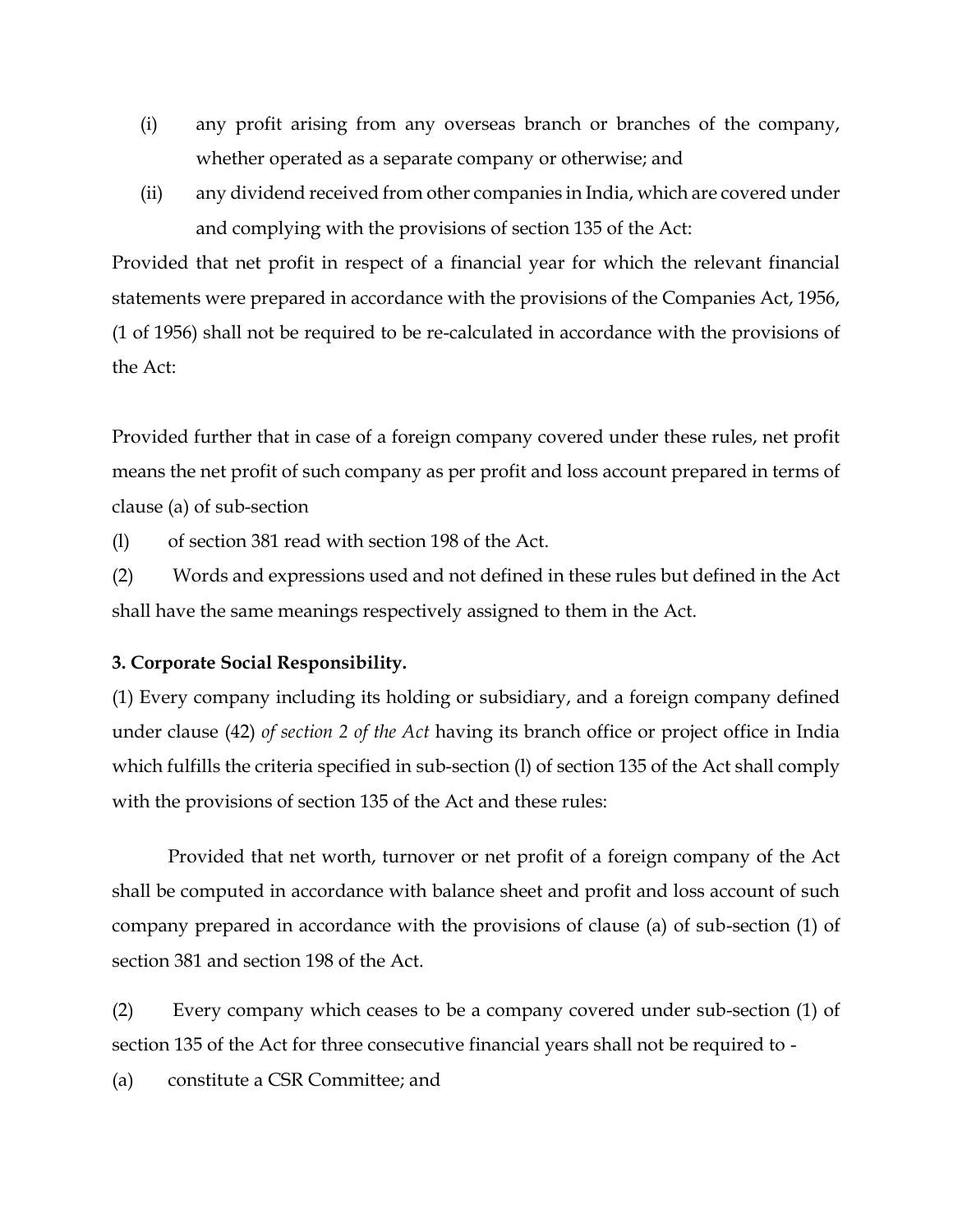(b) comply with the provisions contained in sub-section (2) to (5) of the said section, till such time it meets the criteria specified in sub-section (1) of section 135.

#### **4. CSR Activities.-**

(l) The CSR activities shall be undertaken by the company, as per its stated CSR Policy, as projects or programs or activities (either new or ongoing), excluding activities undertaken in pursuance of its normal course of business.

(2) **The Board of a company may decide to undertake its CSR activities approved by the CSR Committee, through** 

**(a) a company established under Section 8 of the Act or a registered trust or a registered society, established by the company, either singly or alongwith any other company, or** 

**(b) a company established under Section 8 of the Act or a registered trust or a registered society, established by the Central Government or State Government or any entity established under on Act of Parliament or State legislature :**

# **Provided that-**

**if, the Board of a company decides to undertake its CSR activities through a company established under Section 8 of the Act or a registered trust or a registered society, other than those specified in this sub-rule, such company or trust or society shall have an established track record of three years in undertaking similar programs or projects; and the company has specified the projects or programs to be undertaken, the modalities of utilization of funds of such projects and programs and the monitoring and reporting mechanism.**

(3) A company may also collaborate with other companies for undertaking projects or programs or CSR activities in such a manner that the CSR Committees of respective companies are in a position to report separately on such projects or programs in accordance with these rules.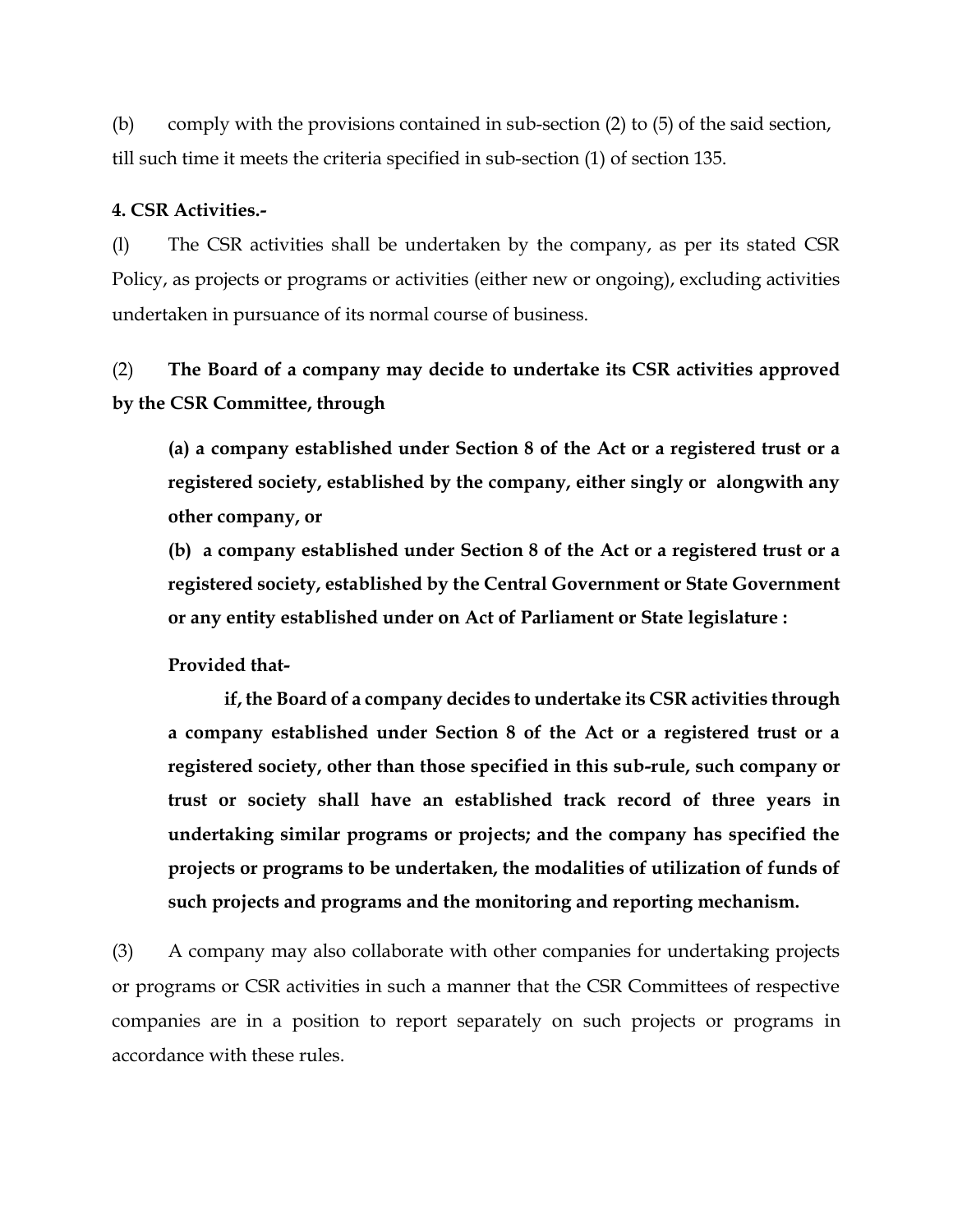(4) Subject to provisions of sub-section (5) of section l35 of the Act, the CSR projects or programs or activities undertaken in India only shall amount to CSR Expenditure.

(5) The CSR projects or programs or activities that benefit only the employees of the company and their families shall not be considered as CSR activities in accordance with section 135 of the Act.

(6) Companies may build CSR capacities of their own personnel as well as those of their Implementing agencies through Institutions with established track records of at least three financial years but such expenditure **including expenditure on administrative overheads,** shall not exceed five percent of total CSR expenditure of the company in one financial year.

(7) Contribution of any amount directly or indirectly to any political party under section 182 of the Act, shall not be considered as CSR activity.

### **5. CSR Committees-**

(1) The companies mentioned in the rule 3 shall constitute CSR Committee as under.-

- (i) **a company** covered under sub-section (1) of section 135 which is not required to appoint an independent director pursuant to sub-section (4) of section 149 of the Act, shall have its CSR Committee without such director;
- (ii) a private company having only two directors on its Board shall constitute its CSR Committee with two such directors;
- (iii) with respect to a foreign company covered under these rules, the CSR Committee shall comprise of at least two persons of which one person shall be as specified under clause (d) of sub-section (1) of section 380 of the Act and another person shall be nominated by the foreign company.

(2) The CSR Committee shall institute a transparent monitoring mechanism for implementation of the CSR projects or programs or activities undertaken by the company.

#### **6. CSR Policy.-**

(1) The CSR Policy of the company shall, inter-alia, include the following, namely :-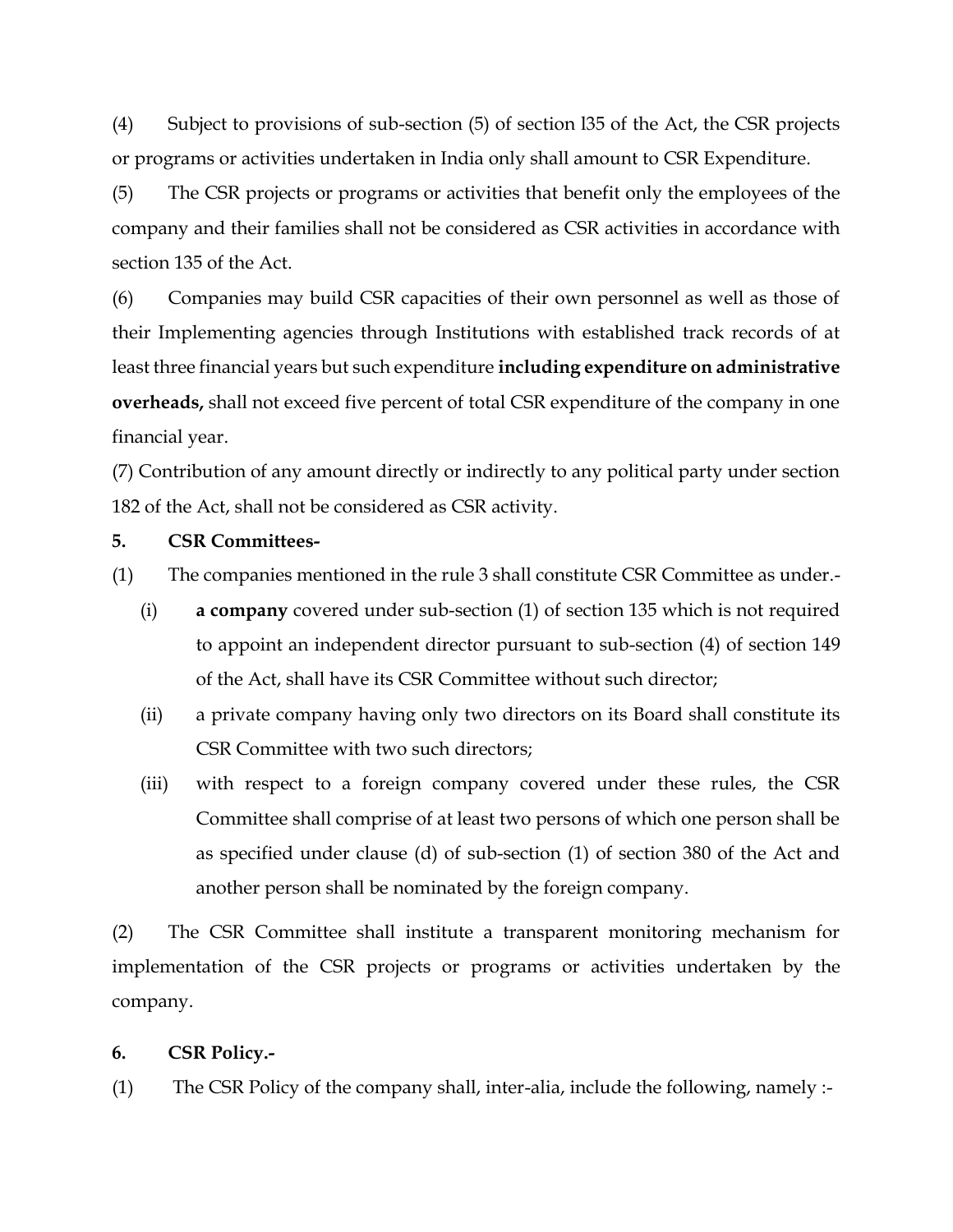- (a) a list of CSR projects or programs which a company plans to undertake **areas or subjects specified in** Schedule VII of the Act, specifying modalities of execution of such project or programs and implementation schedules for the same; and
- (b) monitoring process of such projects or programs:

Provided that the CSR activities does not include the activities undertaken in pursuance of normal course of business of a company.

Provided further that the Board of Directors shall ensure that activities included by a company in its Corporate Social Responsibility Policy are related to the **areas or subjects specified in Schedule VII** of the Act.

(2) The CSR Policy of the company shall specify| that the surplus arising out of the CSR projects or programs or activities shall not form part of the business profit of a company.

**7. CSR Expenditure**.- CSR expenditure shall include all expenditure including contribution to corpus, for projects or programs relating to CSR activities approved by the Board on the recommendation of its CSR Committee, but does not include any expenditure on an item not in conformity or not in line with activities which fall within the **areas or subjects, specified in** Schedule VII of the Act.

# **8. CSR Reporting.-**

(l) The Board's Report of company covered under these rules pertaining to a financial year commencing on or after the 1st day of April, 2014 shall include an annual report on CSR containing particulars specified in Annexure.

(2) In case of a foreign company, the balance sheet filed under sub-clause (b) of subsection (l) of section 381 shall contain an Annexure regarding report on CSR.

# **9. Display of CSR activities on its website. -**

The Board of Directors of the company shall, after taking into account the recommendations of CSR Committee, approve the CSR Policy for the company and disclose contents of such policy its report and the same shall be displayed on the company's website, if any, as per the particulars specified in the Annexure.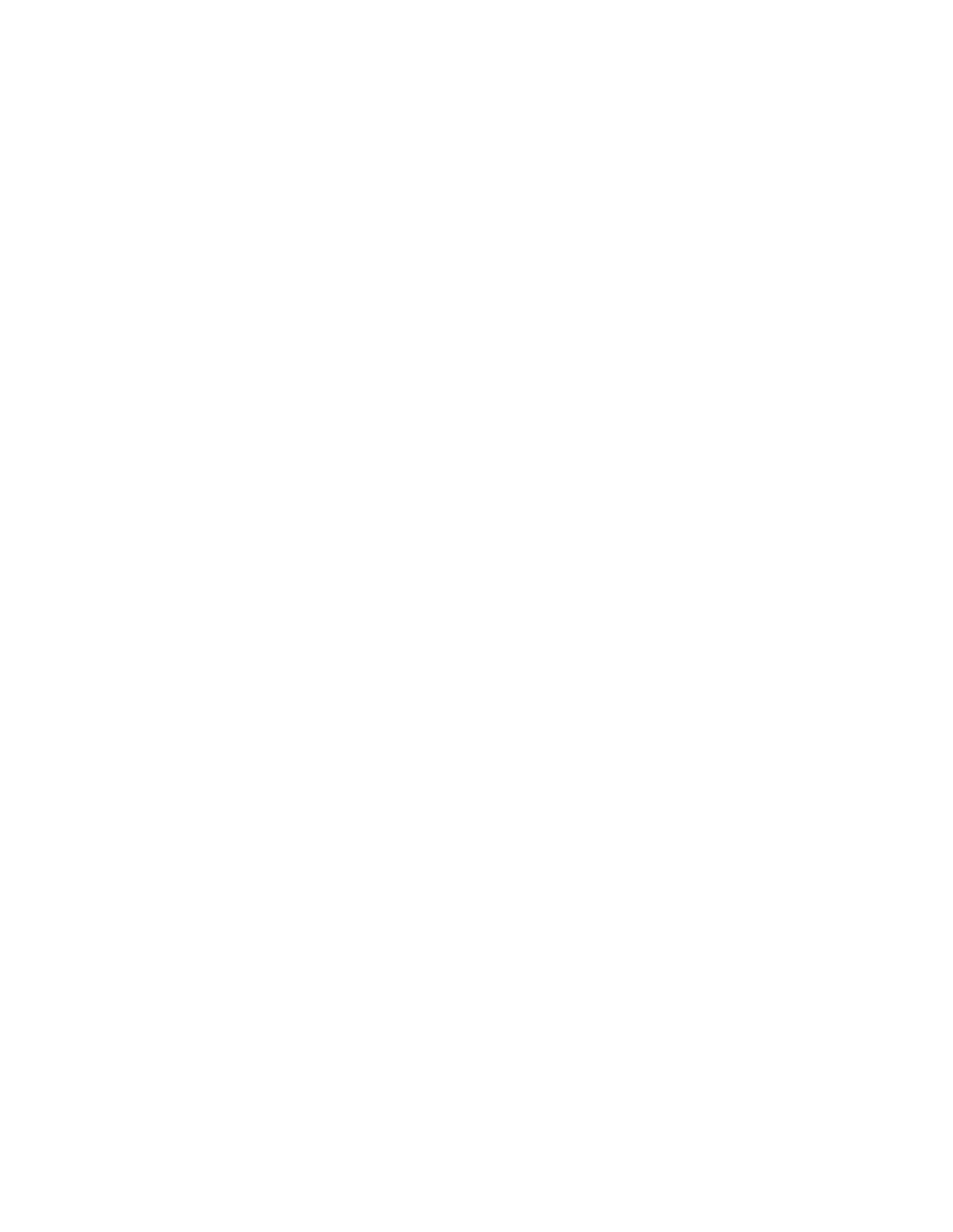# **FORMAT FOR THE ANNUAL REPORT ON CSR ACTIVITIES TO BE INCLUDED IN THE BOARD'S REPORT**

- 1. A brief outline of the company's CSR Policy, including overview of projects or programs proposed to be undertaken and a reference to the web-link to the CSR policy and projects or programs.
- 2. The Composition of the CSR Committee.
- 3. Average net profit of the company for last three financial years
- 4. Prescribed CSR Expenditure (two per cent of the amount as in item 3 above)
- 5. Details of CSR spent during the financial year.
	- (a) Total amount to be spent for the financial year;
	- (b) Amount unspent, if any;

| (1)            | (2)                                                 | (3)                                                 | (4)                                                                                                                                                              | (5)                                                             | (6)                                                                                                                                                             | (7)                                                              | (8)                                                                |
|----------------|-----------------------------------------------------|-----------------------------------------------------|------------------------------------------------------------------------------------------------------------------------------------------------------------------|-----------------------------------------------------------------|-----------------------------------------------------------------------------------------------------------------------------------------------------------------|------------------------------------------------------------------|--------------------------------------------------------------------|
| S.<br>No.      | <b>CSR</b><br>project or<br>activity<br>identified. | Sector in<br>which<br>the<br>Project is<br>covered. | Projects or<br>programs<br>$(1)$ Local<br>area or<br>other<br>(2) Specify<br>the State<br>and district<br>where<br>projects or<br>programs<br>was<br>undertaken. | Amount<br>outlay<br>(budget)<br>project or<br>programs<br>wise. | Amount<br>spent on<br>the projects<br>or<br>programs<br>Sub-heads:<br>$(1)$ Direct<br>expenditure<br>on projects<br><b>or</b><br>programs.<br>(2)<br>Overheads. | Cumulative<br>expenditure<br>upto to the<br>reporting<br>period. | Amount<br>spent:<br>Direct or<br>through<br>implementing<br>agency |
| $\mathbf{1}$   |                                                     |                                                     |                                                                                                                                                                  |                                                                 |                                                                                                                                                                 |                                                                  |                                                                    |
| $\overline{2}$ |                                                     |                                                     |                                                                                                                                                                  |                                                                 |                                                                                                                                                                 |                                                                  |                                                                    |
| 3              |                                                     |                                                     |                                                                                                                                                                  |                                                                 |                                                                                                                                                                 |                                                                  |                                                                    |
|                | <b>Total</b>                                        |                                                     |                                                                                                                                                                  |                                                                 |                                                                                                                                                                 |                                                                  |                                                                    |

(c) Manner in which the amount spent during the financial year is detailed below.

\*Give details of implementing agency:

6. In case the company has failed to spend the two per cent of the average net profit of the last three financial years or any part thereof, the company shall provide the reasons for not spending the amount in its Board report.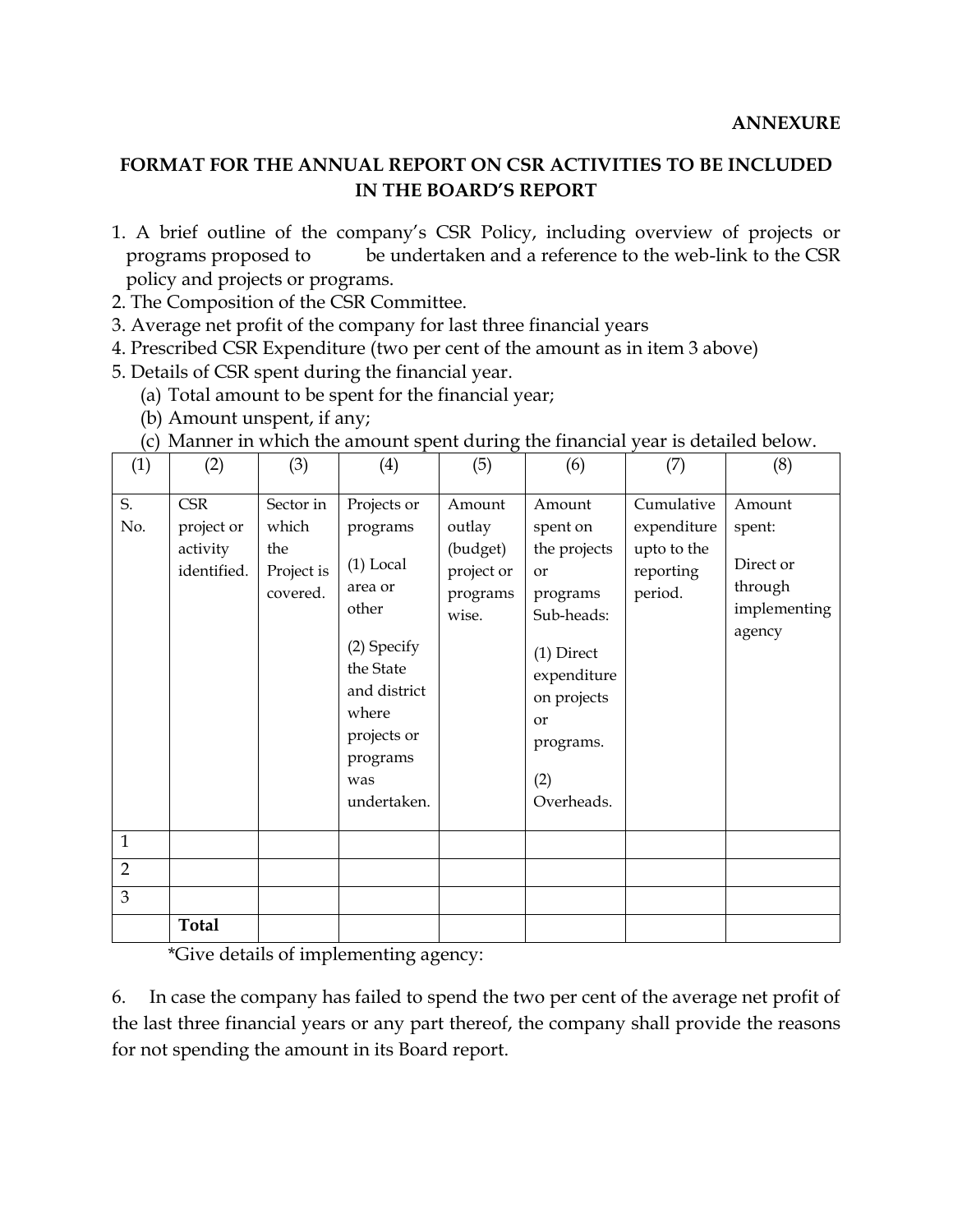7. A responsibility statement of the CSR Committee that the implementation and monitoring of CSR Policy, is in compliance with CSR objectives and Policy of the Company.

| $Sd/-$                                                           | $Sd$ /-                      | $Sd/-$                                                                                                          |
|------------------------------------------------------------------|------------------------------|-----------------------------------------------------------------------------------------------------------------|
| (Chief Executive Officer or<br>Managing Director or<br>Director) | (Chairman CSR)<br>Committee) | [Person specified under<br>clause (d) of sub-section (1)<br>of section 380 of the Act]<br>(wherever applicable) |

# **Foot Notes:**

The details of the Amendments are given below:

- 1. **First amendment** was notified on 12th September, 2014 vide notification no. 644 (E ), which included in the Companies (Corporate Social Responsibility Policy) Rules, 2014, in rule 4, in sub-rule (6), after the words **"but such expenditure"** the words and comma **"including expenditure on administrative overheads,"** shall be inserted.
- 2. **Second amendment** was notified on 19th January, 2015 vide notification no. 43 (E), which included in the Companies (Corporate Social Responsibility Policy) Rules, 2014, in rule 4, in sub-rule  $(2)$ ,  $-$ 
	- (i) for the words **"established by the company or its holding or subsidiary or associate company under section 8 of the Act or otherwise",** the words **"established under section 8 of the Act by the company, either singly or alongwith its holding or subsidiary or associate company, or alongwith any other company or holding or subsidiary or associate company of such other company, or otherwise"** shall be substituted;
	- **(ii)** in the proviso, in clause (i), for the words **"not established by the company or its holding or subsidiary or associate company, it",** the words **"not established by the company, either singly or alongwith its holding or subsidiary or associate company, or alongwith any other company or holding or subsidiary or associate company of such other company"** shall be substituted.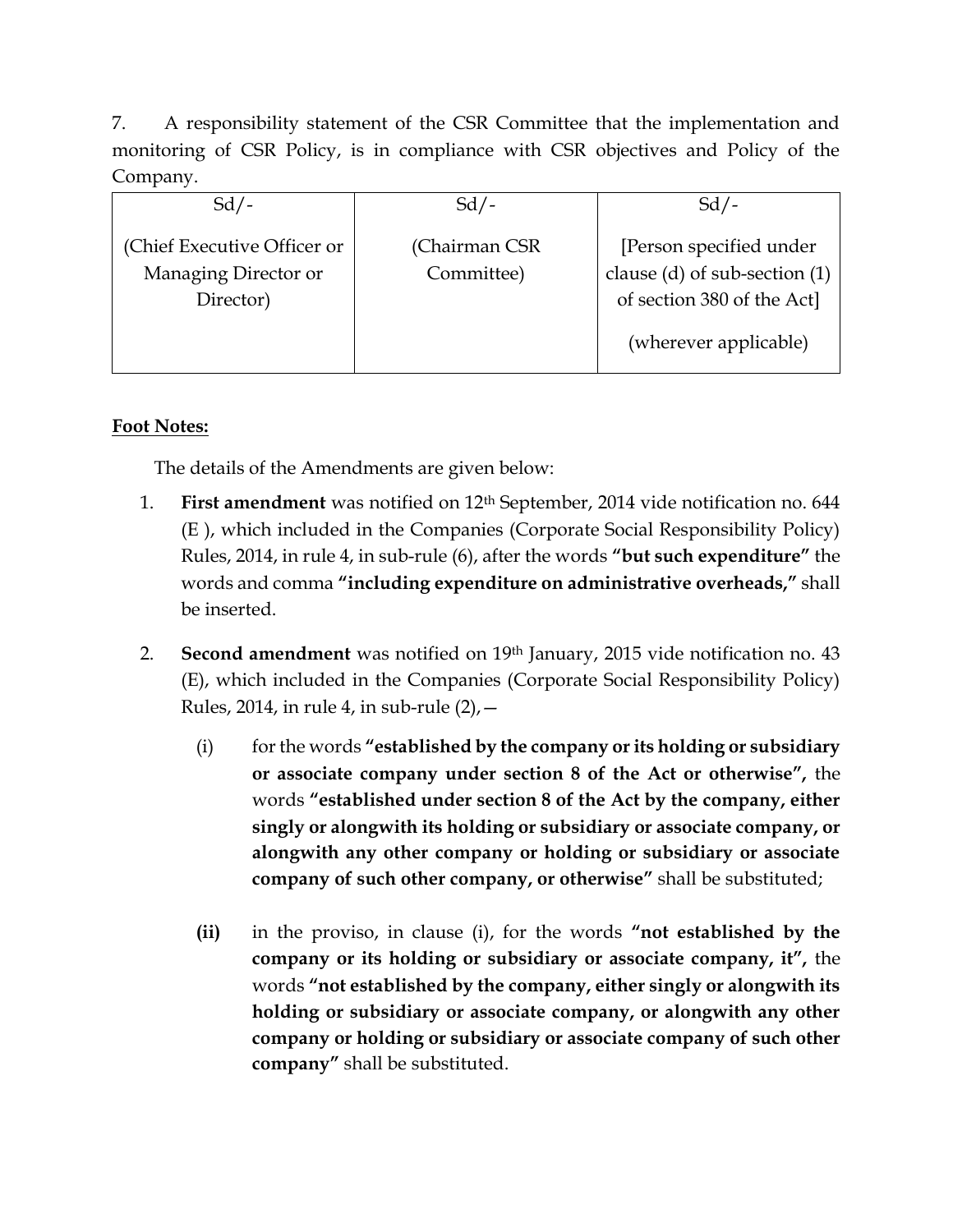3. **Third amendment** was notified on 23rd May, 2016 vide notification no. 540 (E), which included in the Companies (Corporate Social Responsibility Policy) Rules, 2014, in rule 4, for sub-rule (2), the following sub-rule shall be substituted, namely:—

"(2) The Board of a company may decide to undertake its CSR activities approved by the CSR Committee, through

**(a) a company established under section 8 of the Act or a registered trust or a registered society, established by the company, either singly or alongwith any other company, or**

**(b) a company established under section 8 of the Act or a registered trust or a registered society, established by the Central Government or State Government or any entity established under an Act of Parliament or a State legislature :** 

**Provided that- if, the Board of a company decides to undertake its CSR activities through a company established under section 8 of the Act or a registered trust or a registered society, other than those specified in this subrule, such company or trust or society shall have an established track record of three years in undertaking similar programs or projects; and the company has specified the projects or programs to be undertaken, the modalities of utilisation of funds of such projects and programs and the monitoring and reporting mechanism".**

4. **Fourth amendment** was notified on 19th September, 2018 vide notification no. 895 (E), which included in the Companies (Corporate Social Responsibility Policy) Rules, 2014, in rule 2, for sub-rule (1), the following sub-rule shall be substituted, namely:—

**(1) in rule 2, -**

**(a) in sub-rule (1), in sub-clause (i) of clause (c), after the words "relating to activities", the words ", areas or subjects" shall be inserted;**

**(b) in sub-rule (1), in sub-clause (ii) of clause (c), for the words "cover subjects enumerated", the words "include activities, areas or subjects specified" shall be substituted;**